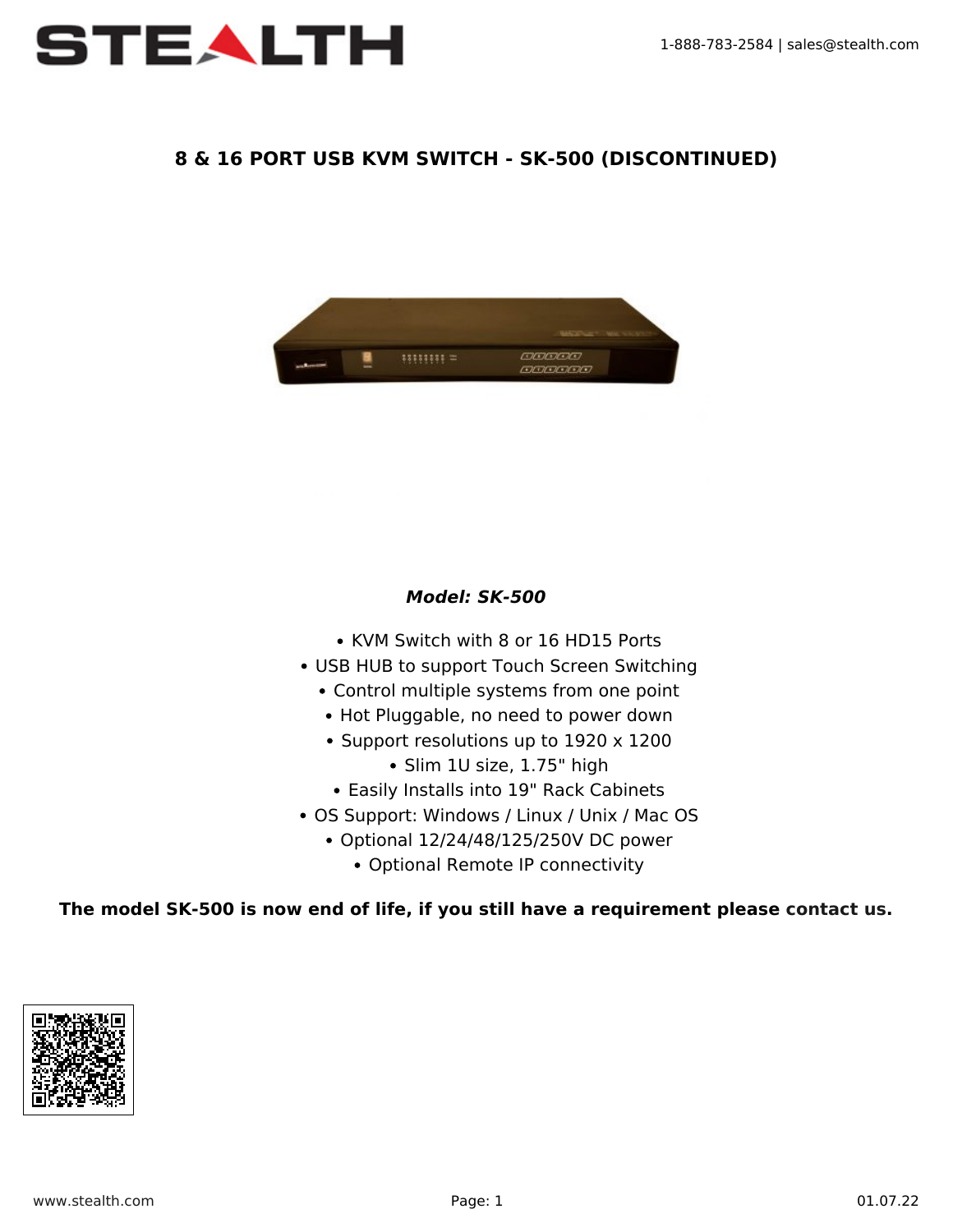

# **GALLERY IMAGES**



## **PRODUCT DESCRIPTION**

### **Manage your Rack Space with 8 or 16 Ports KVM Switch**

The Stealth SK-500 USB KVM Switch has a slim 1U form factor to help administrators manage, expand and control your data center that is cost efficient. Control up to 16 PCs from a single Keyboard, Video and Mouse (KVM) console.

To simplify switching and control, the SK-500 models are equipped with an OSD (On-Screen-Display) menu and ability to switch targets via Hot Key sequences. The SK-500 series supports up to 1920 x 1200 resolution and is Hot Pluggable - Add PCs or remove connected PCs for maintenance without powering down the USB KVM switch or PCs.

The KVM Switch measures only 1.75 inches or 1U in height providing a significant cost savings by using less rack space.

Optional DC Power inputs of 12/24/48/125/250V are configurable for your custom solution. Also available as an option, Remote IP connectivity, easily access your KVM from from any location.

Stealth also provides additional [KVM](https://www.stealth.com/ruggedlcds/flatracklcds/kvm-models-with-db-15-ports/) & [Cat6 KVM](https://www.stealth.com/ruggedlcds/flatracklcds/kvm-models-with-cat6-ports/) Drawers with a range of LCD sizes, Widescreen, and various video inputs.